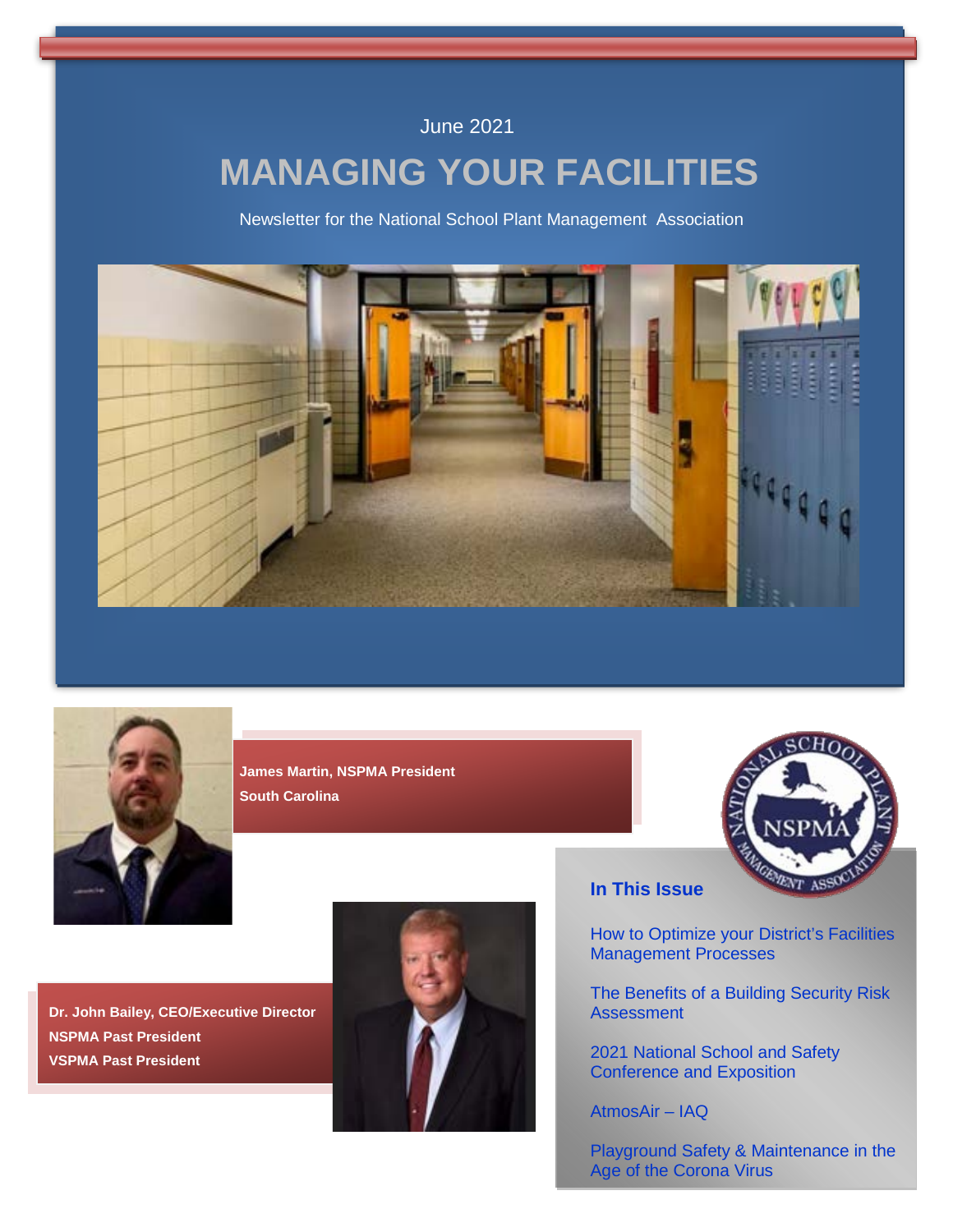## **How to Optimize your District's Facilities Management Processes**

Running a school district requires the coordination of countless moving parts. Still, effective facilities maintenance and management gives you the tools to organize and manage everything that needs to happen in your district.

More importantly, with excellent school facilities management practices in place, your teachers and students are free to focus on learning without distractions.

#### **What are the benefits of facilities management for school districts?**

*Help students learn and help teachers teach:* Studies have proved that learning environment has a significant impact on students' desire to participate and ability to learn in school. A wellmaintained school building [keeps students](https://www.theguardian.com/education/2002/jun/21/schools.uk#:%7E:text=The%20quality%20of%20school%20buildings,improve%20performance%2C%20the%20research%20found.)  [engaged in academics, resulting in greater](https://www.theguardian.com/education/2002/jun/21/schools.uk#:%7E:text=The%20quality%20of%20school%20buildings,improve%20performance%2C%20the%20research%20found.)  [information retention in the classroom.](https://www.theguardian.com/education/2002/jun/21/schools.uk#:%7E:text=The%20quality%20of%20school%20buildings,improve%20performance%2C%20the%20research%20found.)

Teachers also benefit from school facilities management investments. Studies have shown that a [well-maintained workplace for teachers can](https://research.steinhardt.nyu.edu/scmsAdmin/media/users/sg158/PDFs/schools_as_organizations/SchoolOrganizationalContexts_WorkingPaper.pdf)  reduce turnover rates by as much as 25%.

*Reduce spending on facility management:* It's a cliché, but school facilities management is no exception to the rule "you get out of it what you put into it." The more you invest in improving your facility management processes, the more you will see cost savings and improved efficiency.

Ultimately, school facility management reduces districts' labor, energy, and equipment costs.

*Extend lifetime value of buildings and assets:* Proper care and maintenance can significantly lengthen your assets' lifespan and improve their quality.

Utilizing techniques like preventive maintenance [scheduling](https://www.gofmx.com/blog/preventive-maintenance-schedule/?utm_source=newsletter&utm_medium=document&utm_campaign=NSPMA&utm_content=NSPMA%20May%202021%20Newsletter) can ensure your team is properly caring for your district's assets.

*Improve organization and decrease stress on facilities managers:* Effective school facilities management systems take the guesswork and chaos out of running a district. With facilities management strategies to organize and simplify processes like maintenance requests, equipment rentals, and scheduling preventive maintenance, you'll reduce your team's stress levels.

#### **How to get started**

Getting started might seem like a big undertaking, but improving your school's facility management processes doesn't have to be an all-or-nothing system redesign. Small but effective changes can lead to significant improvement at low costs.

*Maintenance checklists:* To begin your school's facilities management journey, consider implementing [maintenance checklists.](https://www.gofmx.com/blog/facilities-management-checklist/?utm_source=newsletter&utm_medium=document&utm_campaign=NSPMA&utm_content=NSPMA%20May%202021%20Newsletter) Checklists are an excellent way to ensure all tasks are completed fully, creating standardization across all technicians.

*Preventive maintenance schedule:* Creating a [preventive maintenance schedule](https://www.gofmx.com/blog/preventive-maintenance-schedule/?utm_source=newsletter&utm_medium=document&utm_campaign=NSPMA&utm_content=NSPMA%20May%202021%20Newsletter) enables you to stay ahead of maintenance issues in your facility before they occur, decreasing work order backlog.

*Work order request form:* A comprehensive work order request form also goes a long way in improving communication between requesters and maintenance technicians. View [FMX's](https://www.gofmx.com/blog/work-order-form-template/?utm_source=newsletter&utm_medium=document&utm_campaign=NSPMA&utm_content=NSPMA%20May%202021%20Newsletter)  [downloadable work order request form](https://www.gofmx.com/blog/work-order-form-template/?utm_source=newsletter&utm_medium=document&utm_campaign=NSPMA&utm_content=NSPMA%20May%202021%20Newsletter) for a free template.

To take things to the next level, [facilities](https://www.gofmx.com/solutions/industries/schools/?utm_source=newsletter&utm_medium=document&utm_campaign=NSPMA&utm_content=NSPMA%20May%202021%20Newsletter)  [management software for schools](https://www.gofmx.com/solutions/industries/schools/?utm_source=newsletter&utm_medium=document&utm_campaign=NSPMA&utm_content=NSPMA%20May%202021%20Newsletter) centralizes, organizes, and automates all facilities management processes and helps districts take control of otherwise chaotic situations. Want to see it for yourself? Schedule a product tour with [one of FMX's facilities management software](https://gofmx.appointlet.com/?utm_source=newsletter&utm_medium=document&utm_campaign=NSPMA&utm_content=NSPMA%20May%202021%20Newsletter)  [specialists!](https://gofmx.appointlet.com/?utm_source=newsletter&utm_medium=document&utm_campaign=NSPMA&utm_content=NSPMA%20May%202021%20Newsletter)

Have more questions about school facilities management or anything else regarding maintenance management in your district? [Ask the Advisors](https://www.gofmx.com/advisors/k12/?utm_source=newsletter&utm_medium=document&utm_campaign=NSPMA&utm_content=NSPMA%20May%202021%20Newsletter) is a panel of K-12 experts prepared to answer any question you send their way. [Check it out!](https://www.gofmx.com/advisors/k12/?utm_source=newsletter&utm_medium=document&utm_campaign=NSPMA&utm_content=NSPMA%20May%202021%20Newsletter)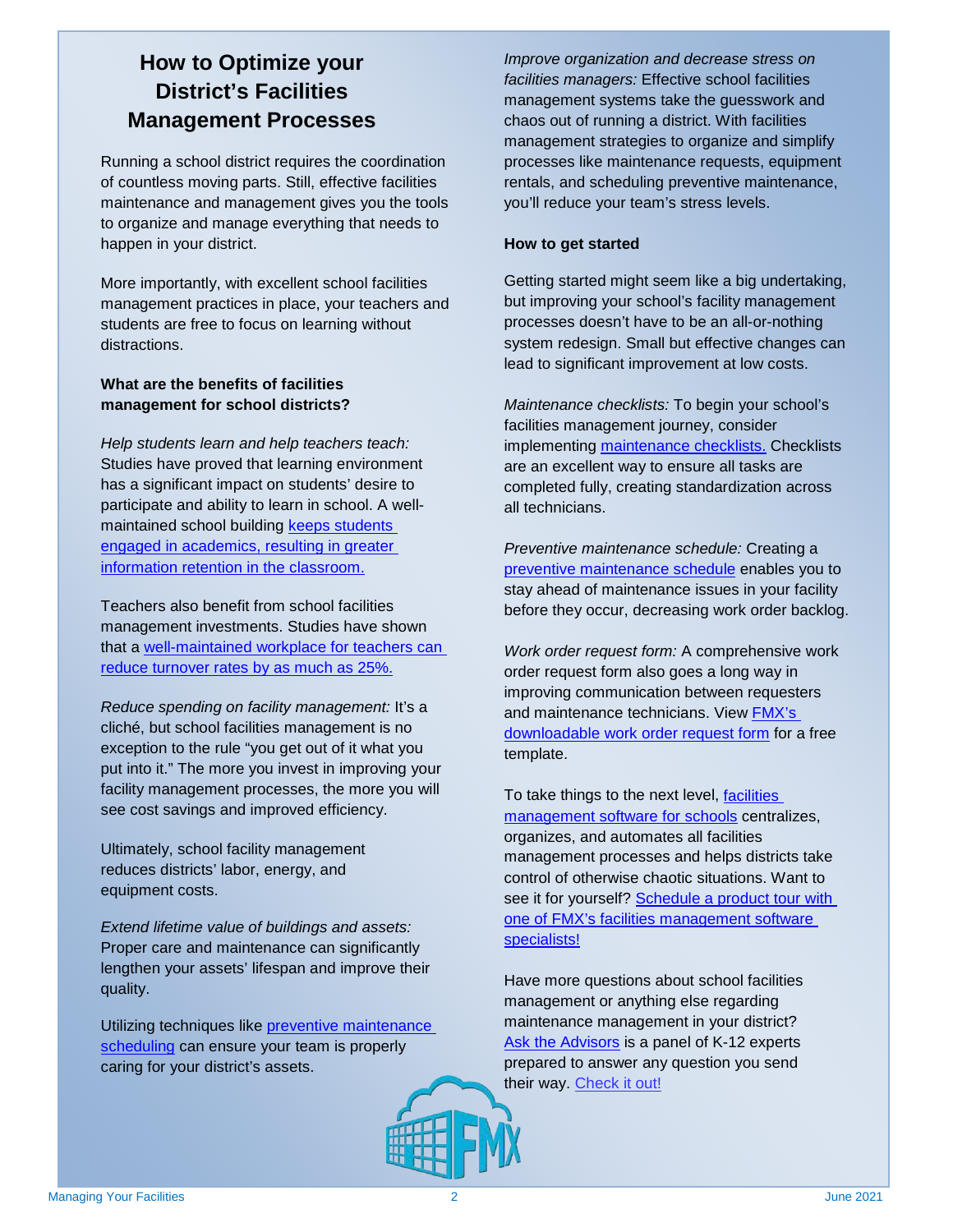# **The Benefits of a Building SecurityRisk Assessment**

**Tom Czyz, CEO, Armoured One, LLC**

Violent offenders are a constant consideration for school districts and the safety of their students and staff. While active shooter training and bullet-resistant products are ideal, not every school district can afford those premium products and services. That's where building security risk assessments come in. These assessments are an affordable solution to help school districts prioritize safety while staying within their budgets. As COVID-19 is prioritized for safety, school districts can still practice other forms of physical safety by utilizing this affordable option.

## **What Is A Building Security Risk Assessment?**

A building security risk assessment is completed by a security expert to provide realistic solutions for the district to protect their campus. It shows districts where they are vulnerable to a violent offender and helps to direct a more comprehensive security plan. An assessment looks at areas such as building grounds, perimeter, entrances, interior, floor plans, and more. In addition to the thorough assessment, the security expert provides a set of recommendations to the district in order to harden the exterior and prevent an attack.

These assessments not only provide the district with cost-effective solutions, they help to keep a potential threat at bay, giving first-responders more time to respond to an incident. In addition, they help first-responders to be more efficient and effective when they arrive on scene giving them more opportunity to eliminate the threat. Combined with a comprehensive security plan, which should include members from local law enforcement agencies, school districts are better prepared to protect the individuals inside their buildings.

# **Why Invest In An Assessment?**

All too often, people believe that an active shooter incident will never happen in their community, let alone in one of their schools. However, history has proven that it can happen anywhere. That's why it is important for every school district in America to invest in assessments. According to the Wisconsin Department of Justice and their Comprehensive School Security Framework, "A comprehensive school security assessment informs and guides the creation or revision of school safety plans, and ensures that plans and subsequent actions align to the five critical hazard areas as identified in statute: prevention, protection, mitigation, response, and recovery."

With the recommendation to complete a new assessment every five years, ensuring that your district is ready in the face of an emergency is paramount to safety and crucial for preventing liability issues. By not investing in assessments or comprehensive security plans, a district opens the door to liability suits in the instance an attack happens. Communities want to know that their school districts are taking security seriously. Building security risk assessments are an efficient and cost-effective solution to helping school district protect their students and staff while sticking to an already strained annual budget.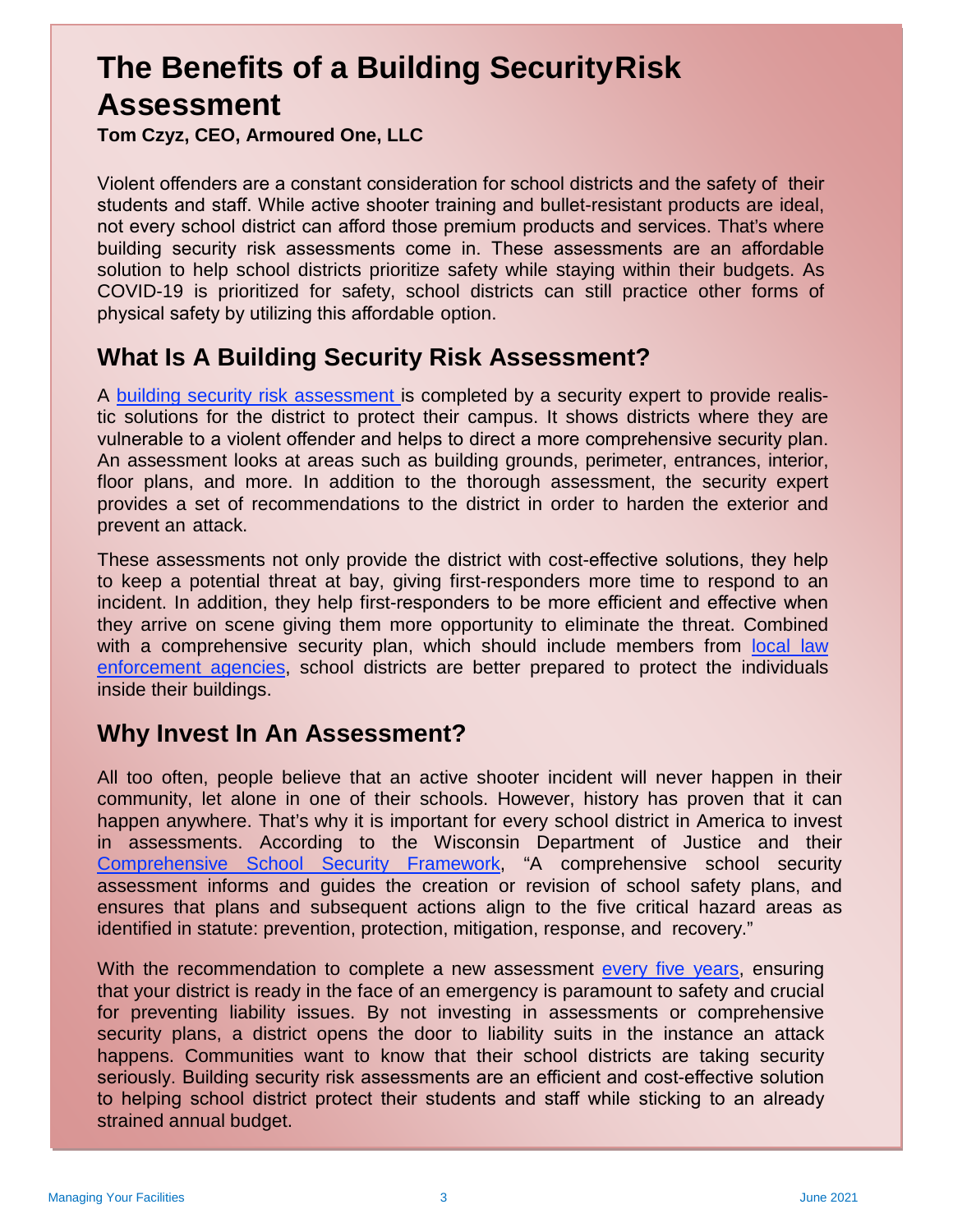

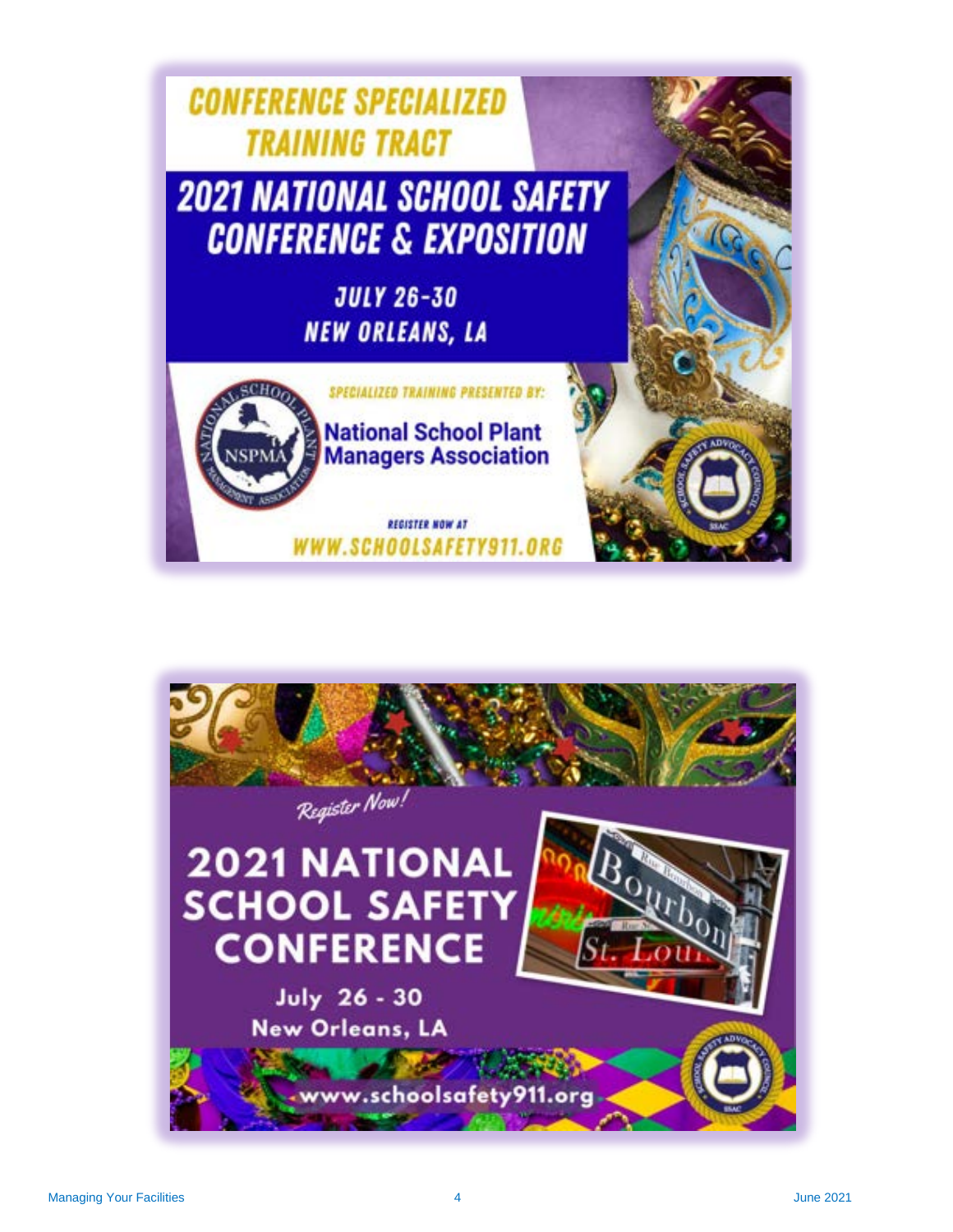

## **National School Safety Conference and National School Plant Management Association Speakers: New Orleans**

### Wednesday, July 28, 2021

1:00 pm: Presenter: Tom Czyz, CEO, Armoured One. New York. Presentation Title: Increase in Adolescence Mental Health Issues as a Catalyst for Active Shooter Codes. 2:30 pm: Presenter: Peter Cantone, CEO, Pandemic Solutions. New York. Presentation Title: AtmosAir Solutions, providing a cost effective and safe way to promote Indoor Air Quality technology with real efficacy.

4:00 pm: Presenter(s) Kara Hoffman, South Carolina and Liz Giddens, Georgia. BELFOR Property Restoration. Presentation Title: Emergency Preparedness; Guided by Intelligence and Informed by Experience.

### Thursday, July 29, 2021

8:00 am: Presenter: Tom Casey, National Sales Director, Play and Park Structures, Tennessee. Presentation Title: Playground Safety and Maintenance in the Age of COVID.

9:30 am: Presenter: Tom Czyz, CEO, Armoured One. New York. Presentation Title: **Active Shooter in America's Schools.** 

11:00 am: Presenter: Shannon Allen, Senior Account Executive, Johnson Controls. California. Presentation Title: Securing Schools Today and Tomorrow.

1:30 pm: Presenter: Dennis Berberich, EVP. New York. Presentation Title:

CleanSmart, The Safest EPA Registered Disinfectant of the Market.

3:00 pm: Presenter: Darin Porter, Professional Services Manager, FMX. Ohio.

Presentation Title: 5 Ways a Work Order System Can Improve School Safety.

The National School Plant Management Association Promotes Excellence in Education Through Professional Facility Management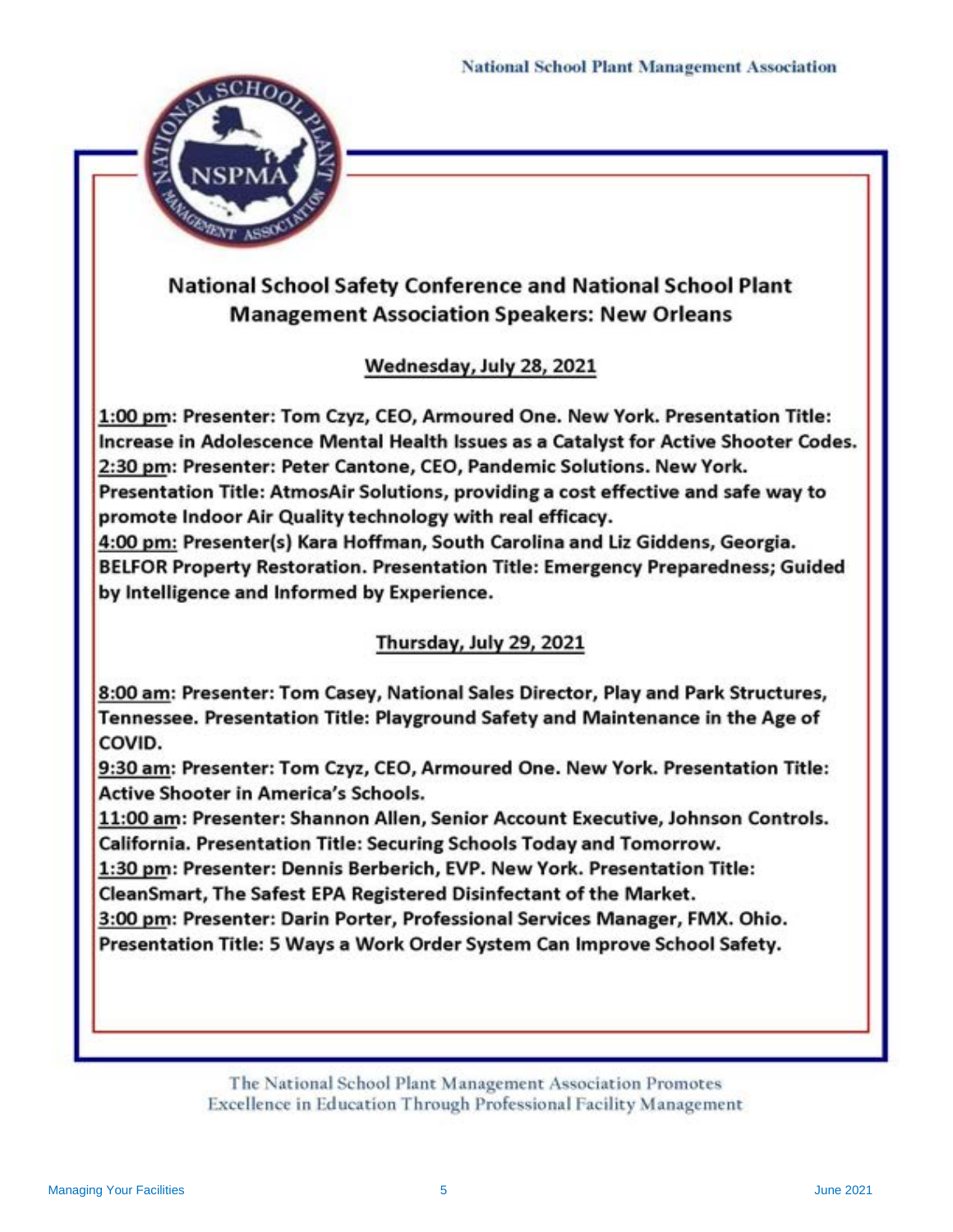# **AtmosAir-IAQ**

Indoor Air Quality (IAQ) is increasingly recognized as a critical tool to help address the pandemic. While building code officials, engineers and other industry professionals have considered the importance of healthy IAQ in buildings, the public is now becoming more and more aware that the air we breathe has a major impact on our health. This is especially critical for K-12 schools since they are high-density, occupied spaces with a high degree of intermingling.

This paper will explore the background of IAQ, the fundamentals to ensure good IAQ, and best practices we can utilize to help mitigate the effect of this pandemic. These practices will also help make our buildings more resilient for additional IAQ issues and future pandemics.<sup>1</sup>

#### **Some Background**

Subconsciously, we all know that proper ventilation, air filtration, and air purification has a major impact on our health and wellbeing. We have all experienced classrooms with little to no air flow, and a stale and sometimes odorous scent. Certainly, we feel relief with the simple act of opening a window just "to get air moving." With regard to contagious viruses, the dynamic of the stale room is no different. By removing these nasty, microscopic particles (which are approximately 500-1,000 times smaller than the diameter of a human hair) from the indoor environment, we reduce the intensity and quantity of the virus and diminish its ability to infect more people.

Our ancestors knew this. In response to the Pandemic of 1918, when over 20,000 New Yorkers died<sup>2</sup>, ventilation was recognized as one of the key attributes to protecting residents from the devastation of the pandemic. According to a recent article in Bloomberg<sup>3</sup>, New York City officials dictated that building heating systems were to be designed and sized to operate with all the windows open since ventilation was key to purge the virus from indoor spaces.

As the article quotes: *Health officials thought (correctly) that fresh air would ward off airborne diseases; then as now, cities rushed to move activities outdoors, from schools to courtrooms. When winter came, the need for fresh air didn't abate. According to [heating industry expert and author Dan] Holohan's research, the Board of Health in New York City ordered that windows should remain open to provide ventilation, even in cold weather. In response, engineers began devising heating systems with this extreme use case in mind.* 

What was true a 100 years ago is true today: viral spread is transmitted from person to person, with air as the most common medium. If you can clean the air by purging with fresh air, filtration, and/or air cleaning devices, you can reduce the intensity of the viral spread. Reducing the quantity of contagious particles will reduce the intensity of the viral spread.

<sup>1</sup> Alexander D D, Bailey W H, Perez V, Mitchell M E, Su, S. "Air Ions and Respiratory Function Outcomes: A Comprehensive Review." Journal of Negative Results in BioMedicine, September 9, 2013; 12, 14. See: https://doi.org/10.1186/1477-5751-12-14

<sup>&</sup>lt;sup>2</sup> The 1918 Influenza Epidemic in New York City: A Review of the Public Health Response

 $3$  "Your Old Radiator is a Pandemic fighting Weapon", Bloomberg City Lab-Patrick Sisson, August  $5^{th}$ , 2021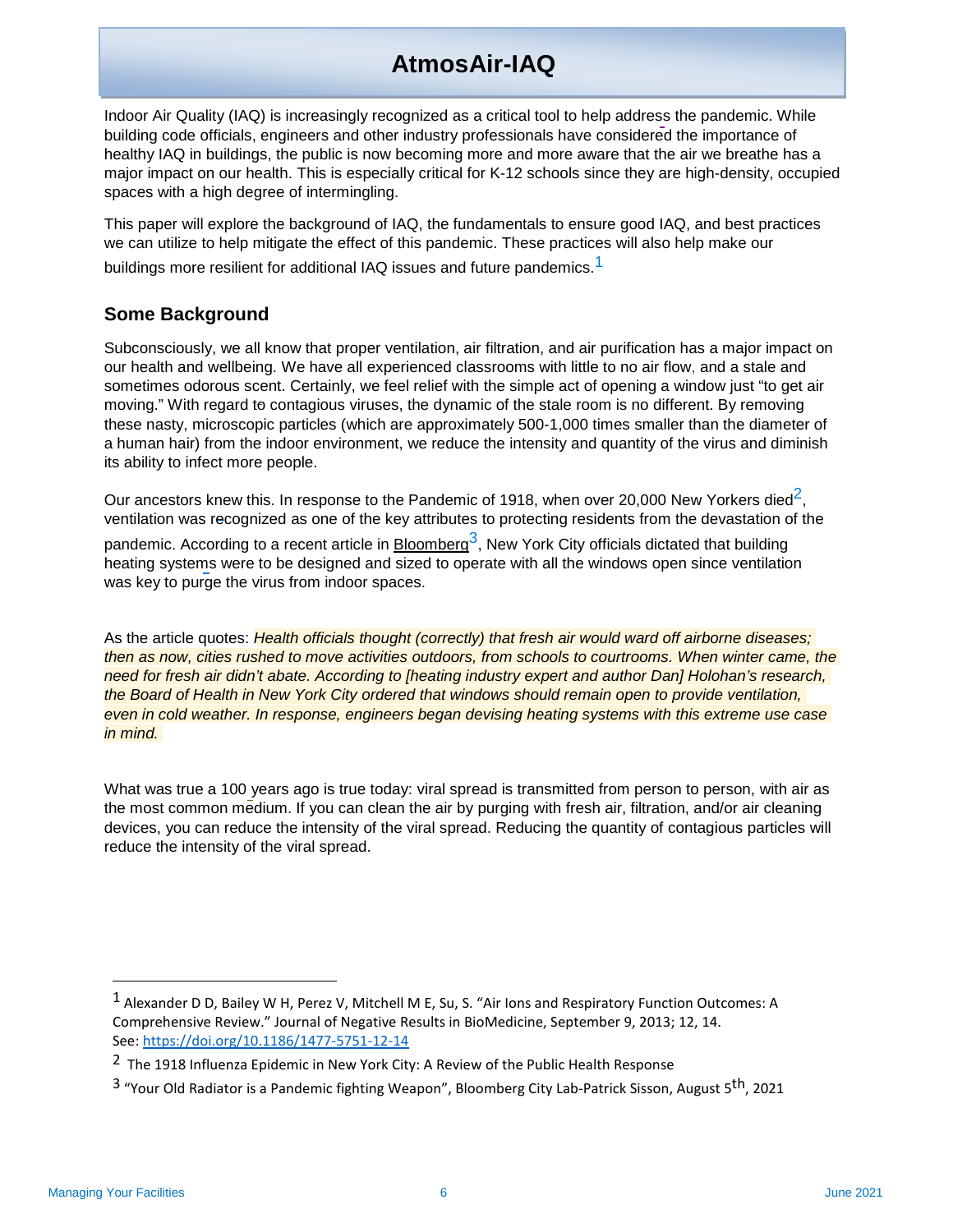MIT recently came out with a thought-provoking study, which challenges the "6-foot rule". The MIT study shows that although proximity to an infected person is important regarding an individual likelihood of contracting the virus, there are several other factors at play. In addition to masking quality and what activity is being performed, the amount of ventilation is also important, especially in the indoor environment. It stands to reason that if contraction of the virus is almost negligible outdoors, to the degree we can make indoor air quality like outdoor air, the less likely we are to have infection contagion within the indoor environment. Simply put, we need to do a better job of making our indoor environment more like our outdoor environment.

#### **The Basics**

Building Code requires the provision of fresh air ventilation and filtration of air for buildings with mechanical ventilation. For most K-12 environments, fresh air is provided by mechanical ventilation.

For both pandemic and traditional time periods it is critical that these systems are well maintained. Common issues that we typically find within the K-12 environment include:

- Mechanical issues such as loose belts and pulleys, dirty ductwork, and control problems limit the amount of fresh air.
	- Broken actuators and dampers reduce the amount of fresh air.
	- Filters that are not installed correctly, not maintained properly, etc. can limit the effectiveness of filtration systems.
	- Ductwork for spaces may create high hazard areas and may expose some occupants to a high dosage of potential infections.
	- Exhaust or return fans not properly working may allow particles to linger within a space for long periods of time.

Certainly, all the above-mentioned issues and any other additional issues are important in preventing high risk environments for our students and staff. To ensure the basics are being incorporated, we recommend a qualified third-party contractor check the design parameters to ensure the mechanical equipment is operating correctly.

#### **Beyond the Basics - A Road to IAQ Excellence**

Once the basics are understood and implemented, we can now develop a strategy to attain IAQ excellence. This strategy entails:

- •Incorporating the basics of ventilation and filtration.
- Air cleaning strategies developing a strategy which best suits the facility and client needs.
- Performance Testing providing baseline and post installation testing. Preferably, perform a test demonstration before a mass installation. It's best to test and verify performance on a small scale rather than find the system isn't the correct application after a large investment.
- Continuous Commissioning integrating long-term monitoring into the continuous commissioning for the facility.

Further discussions on strategies beyond the basics are discussed on the following pages.

#### **Air Cleaning Strategies**

There are several air cleaning strategies available to the end user. The three main airside strategies (HEPA filtration, UV Airside, and Air Ionization) are discussed below.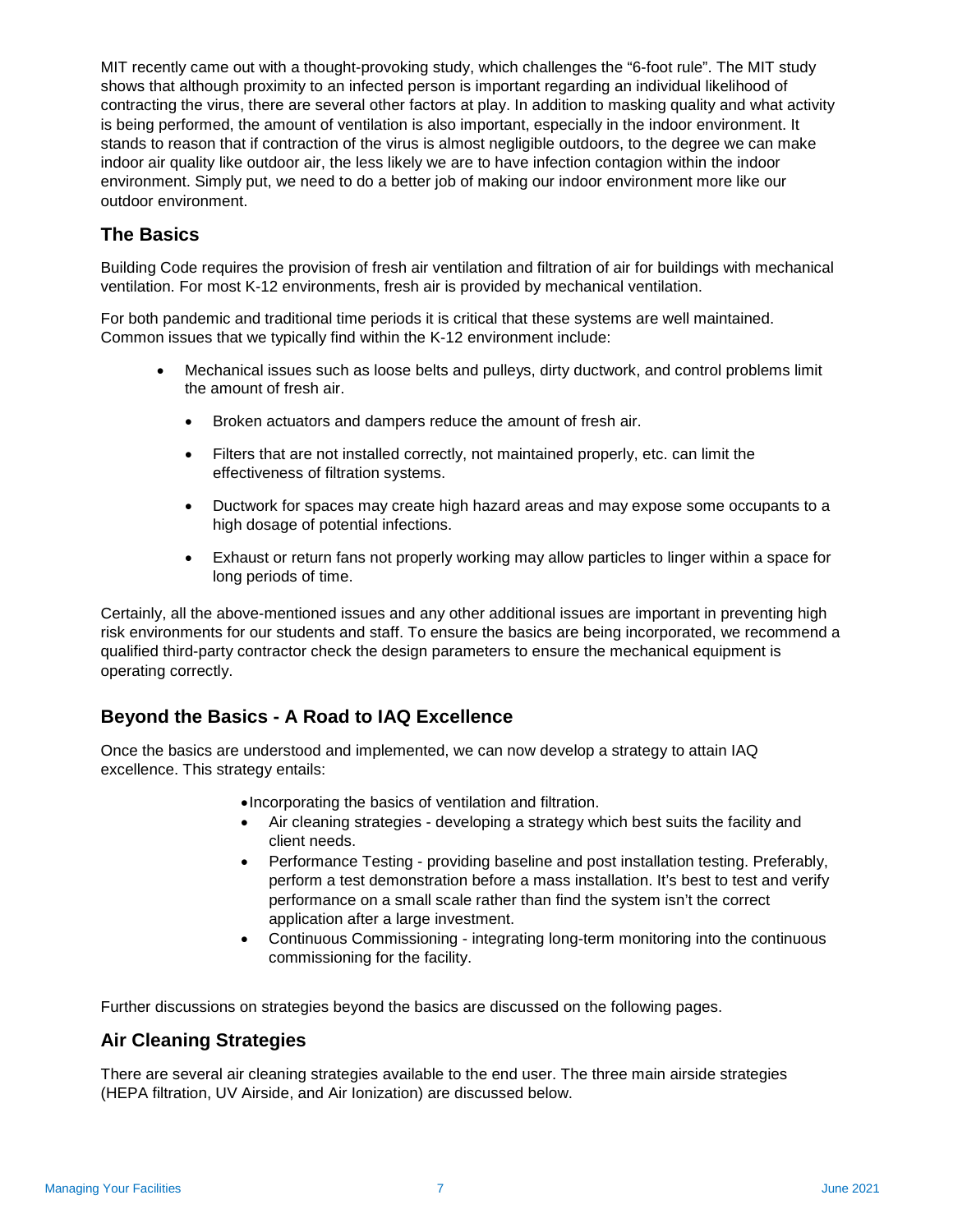**Bipolar Ionization Technology (BPI)**: Bipolar Ionization systems work by producing charged particles which are emitted into the space. Ions have been shown to disrupt the physical and genetic structure of microbes, as well as induce an agglomeration effect on particulates they encounter. For this installation ions are distributed to the space via mechanical ventilation equipment, with the expectation that they will inactivate viruses through the production of hydroxyls. These hydroxyls latch onto viruses and rob them of the necessary hydrogen they need to survive.

This technology is advantageous in two main areas. One, the system installation is quite simple since this coil is typically much smaller than a HEPA filter or UVGI coil and can handle higher air velocities than the typical UVGI coil. And two, since the basis of the system is to generate ionized particles, the BPI system is more effective in neutralizing particles in the space. Other ionization technologies are demonstrably less effective in achieving these results.

We have found that bipolar ionization strategies are effective and efficient in neutralizing particles. However, BPI is not a silver bullet, nor is any solution, and a holistic approach that incorporates an active BPI technology is the best approach. Additionally, the HVAC systems must be in good working order. For the system to work properly the ionized particles must reach the space, which for a duct mounted system is only practical with a functioning system

**HEPA Filtration**: HEPA filtration has long been used for high-risk environments, such as hospital operating rooms. HEPA's can be effective in removing air side contaminants due to the fine mesh nature of the filter, which if designed, constructed, and maintained properly can remove over 99% of particles from the airstream. The ability of the HEPA filter to remove particles will be a function of how well the air is exchanged within a space, measured in air changes per hour, and how well the air distribution pattern is.

For K-12 schools the utilization of centralized HEPA units will be few and far between, since it is highly unlikely that traditional systems can accommodate the physical installation of a HEPA filter. These systems can be quite large and will require extensive ductwork modifications, and the added resistance to airflow will likely reduce airflow dramatically. Centralized HEPA units are less than optimal since typically existing conditions will require an expensive renovation project, and if not done correctly, can compromise airflow to the space which compromises the IAQ of the space.

Placement of the HEPA units within the classroom environment is possible with some success since this strategy offers a low-cost solution with potential quick results. However, if this strategy is implemented, consideration must be given to several factors which may compromise the effectiveness of the unit. These factors include:

- $\triangleright$  The performance of the unit will highly depend on users keeping the fans on This means teachers and staff must monitor the units and buy into their operation. This can be tough to manage and administer in a school environment since teachers typically, and rightfully so, want to maintain control of their classroom.
- $\triangleright$  Noise: Local HEPA units can be very noisy. We have observed where staff will turn the units off and/or place at a low-speed setting, which totally defeats the purpose the HEPA filter.
- $\triangleright$  Placement: Need to be concerned with unintended consequences of introducing air currents into space.
- $\triangleright$  Maintenance issues: Typically filters need to be replaced at least one or twice a year. Note that since viruses and bacteria are not deactivated in a HEPA filter, the filters need to be changed out by qualified personnel.

**Ultraviolet Germicidal Irradiation (UVGI)**: UVGI is another technology which has been around for a long time and has had a measure of success. In typical applications, a UVGI coil is added to an air handling unit and/or supply duct, but standalone/portable units are also available. If properly designed, installed, and maintained, the air will sterilize as it passes by the coil.

The main downside of this technology is that it will sterilize only the air which passes across the coil, which makes the system highly dependent on the effectiveness of the air handling and distribution system. Also, this type of system will not sterilize air on surfaces since the particles on surfaces, unless disturbed, will not return to the air handling unit via the ductwork. on surfaces since the particles on surfaces, unless disturbed, will not return to the air handling unit via the ductwork.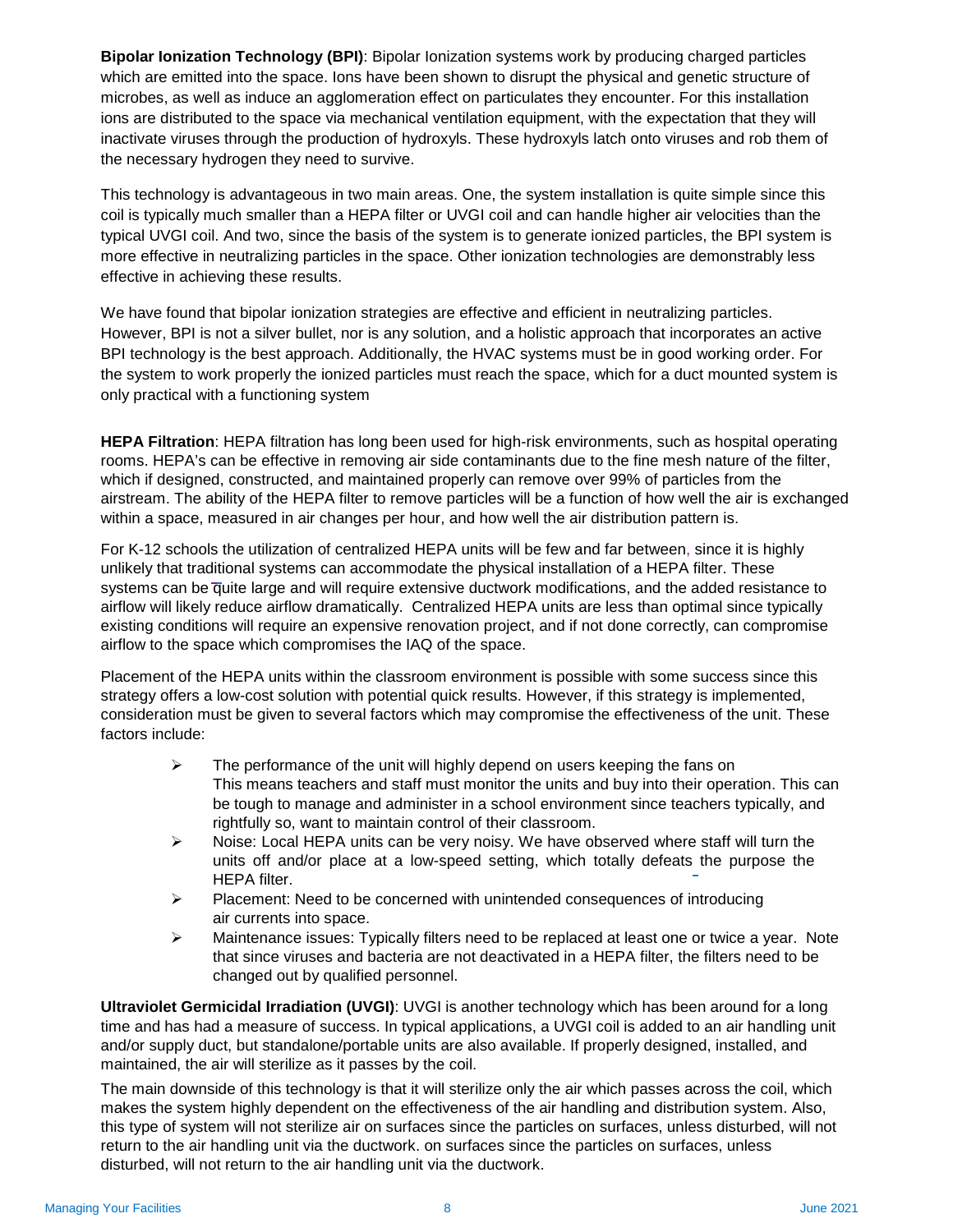Another concern is cost. It has been our experience that for retrofit applications the installation of these units can be expensive, since typically there are spatial issues and the need to make duct modifications. If this option is considered, we recommend that a cost benefit analysis be conducted comparing UVGI to other technologies.

### **Performance Testing**

Clients are being inundated with new technologies, often with conflicting claims. Once getting beyond the basics of proper filtration and ventilation, which is universal for most buildings, we recommend that air cleaning technologies be evaluated with the help of a qualified independent expert. In addition to constructability review and cost estimate, the expert should guide the client in performance testing. The performance test should simply test to verify vendor claims. In general, the following table is a good guide for performance testing.

| Technology                   | Temp/RH      | Airflow<br>(cfm) | Particle<br>Count | lons         | Ozone $4$ | <b>VOC</b>   |
|------------------------------|--------------|------------------|-------------------|--------------|-----------|--------------|
| <b>HEPA</b><br>filtration    | v            | v                | N                 | N            | N         | N            |
| <b>UVGI</b>                  | Υ            | Υ                | Y                 | N            | N         | N            |
| <b>Bipolar</b><br>Ionization | $\checkmark$ | v                | v                 | $\checkmark$ | v         | $\checkmark$ |

On the following page is a summary of a recent performance test for a downstate New York High School. Trending was completed to test for system performance of above variables. The top photo shows the testing equipment, while the bottom photo shows the results. By conducting the test in a transparent manner, the performance of the equipment can be verified, thus validating that the investment is resulting in tangible benefits.

<sup>4</sup> Since ozone is a variable of high concern, we recommend the ozone be measured at three locations: Outdoors, at discharge of unit, and in operating space.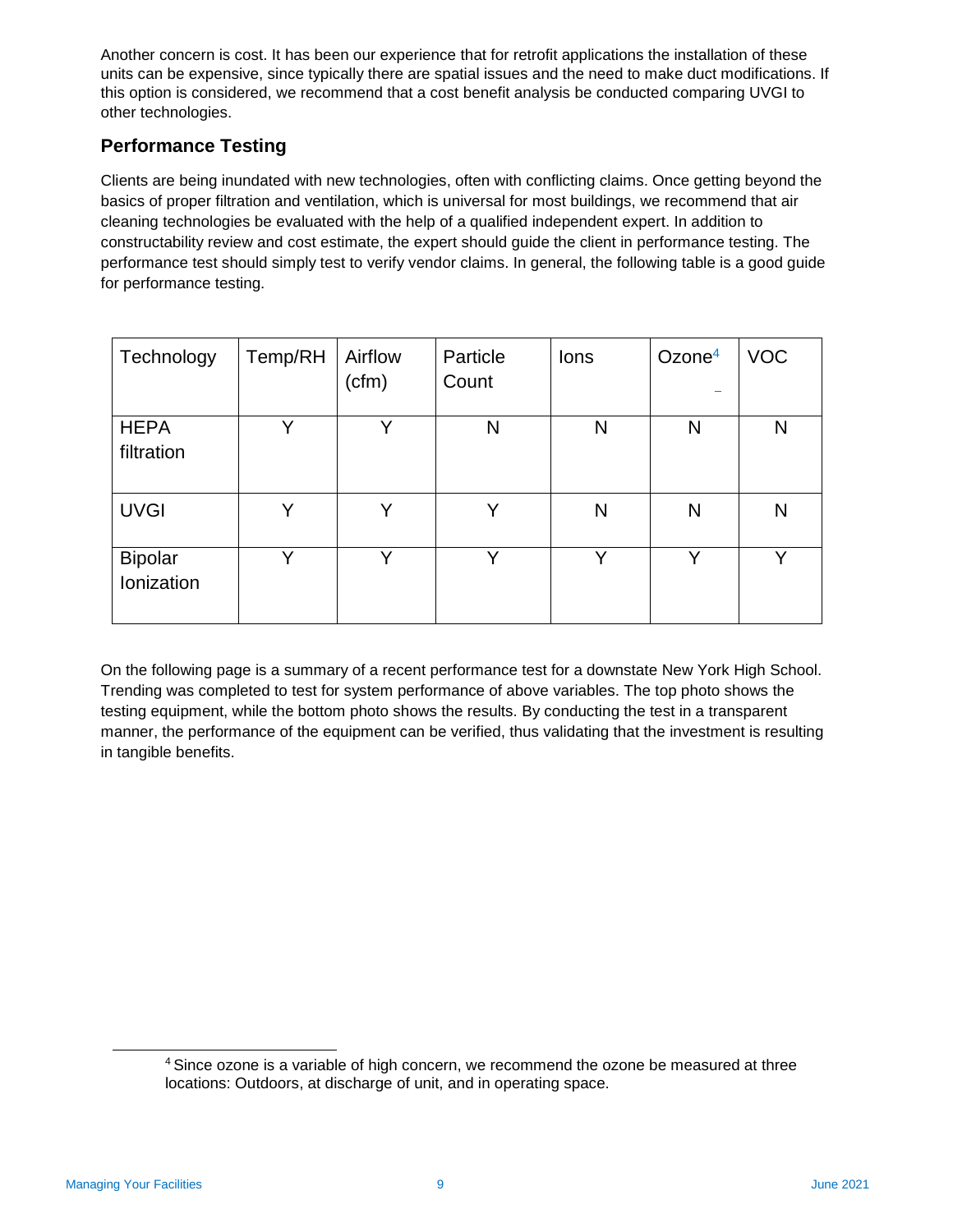

Space Temperature & %RH Logger

| COMPILED DATA                    |                                                |          |        |       |              |                    |                                                         |         |            |        |  |  |
|----------------------------------|------------------------------------------------|----------|--------|-------|--------------|--------------------|---------------------------------------------------------|---------|------------|--------|--|--|
| Trial                            | Particle Size and Count (per ft <sup>3</sup> ) |          |        |       |              | <b>Average</b> lon | Ozone                                                   | Ozone   | <b>VOC</b> |        |  |  |
|                                  | $0.3$ um                                       | $0.5$ um |        |       |              |                    | 1.0um 2.0um 5.0um 10.0um Reading (per cm <sup>3</sup> ) | (ppm)   | (ppb)      | (ppm)  |  |  |
| Rm 122 - Baseline 990,222 91,092 |                                                |          | 12,060 | 5.468 | 972          | 363                | 262                                                     | 0.00044 | 0.44       |        |  |  |
| Rm 122 - Ionizer Running 649,289 |                                                | 57,777   | 6,119  | 2.197 | 296          | 119                | 1,411                                                   | 0.00322 | 3.22       |        |  |  |
| Percent Change                   | $-1490$                                        | $-37%$   | $-49%$ |       | $-60% - 70%$ | $-67%$             | 439%                                                    | 626%    | 626%       | $-69%$ |  |  |

From the above test results one can see that ions are up dramatically, VOCs are reduced (indicator that particles are neutralized), and Ozone is at an acceptable level (at least in zone space). From this data we can see the unit is working as intended with no notable deleterious effects.

#### **Continuous Commissioning**

Once the basics of ventilation and filtration are completed, with an indoor air cleaning technology system which has been implemented, tested, and proven to perform, a long- term monitoring plan will help sustain the performance for years to come.

A long-term monitoring plan should follow the following principles:

- 1. Leverage existing BMS as much as possible.
- 2. Ensure basic variables, such as monitoring filter pressure drop, total airflow, and outdoor air flow, as a first step.
- 3. Set up reporting which is simple to understand.
- 4. Focus on primary variables. For example, if the intent is to limit particles and maximize ions, such as through BPI technology, then these are the two variables you want to monitor and trend.

Data should be easily retrievable and reported on a consistent basis, with designated personnel responsible for these tasks. Fifteen minute or hourly intervals are typically acceptable. If problems can be identified and fixed in a timely manner, then we can maximize the IAQ performance of our buildings and improve the health and well-being of the occupants.

#### **Conclusion**

Rebuilding our society after the devastation of the Covid-19 pandemic will take time and significant investment. We as a society will need to utilize several tools to help rebuild a better, more verdant future. Indoor Air Quality is one of the most effective tools to improve our buildings health today, and to help fortify our buildings for future pandemics.

By adopting a pragmatic approach starting with the basics of filtration and ventilation; applying air cleaning technologies, testing performance, and continued monitoring; we can help maximize the benefits of our IAQ investments.

#### **About the Author**

Jeremy McDonald, PE, is a Principal at Guth DeConzo Consulting Engineers, PC where he designs, installs, and commissions HVAC systems and IAQ technologies. Mr. McDonald's previous experience includes serving as an adjunct professor at Rensselaer Polytechnic Institute, where he taught principles of building systems, including IAQ technologies.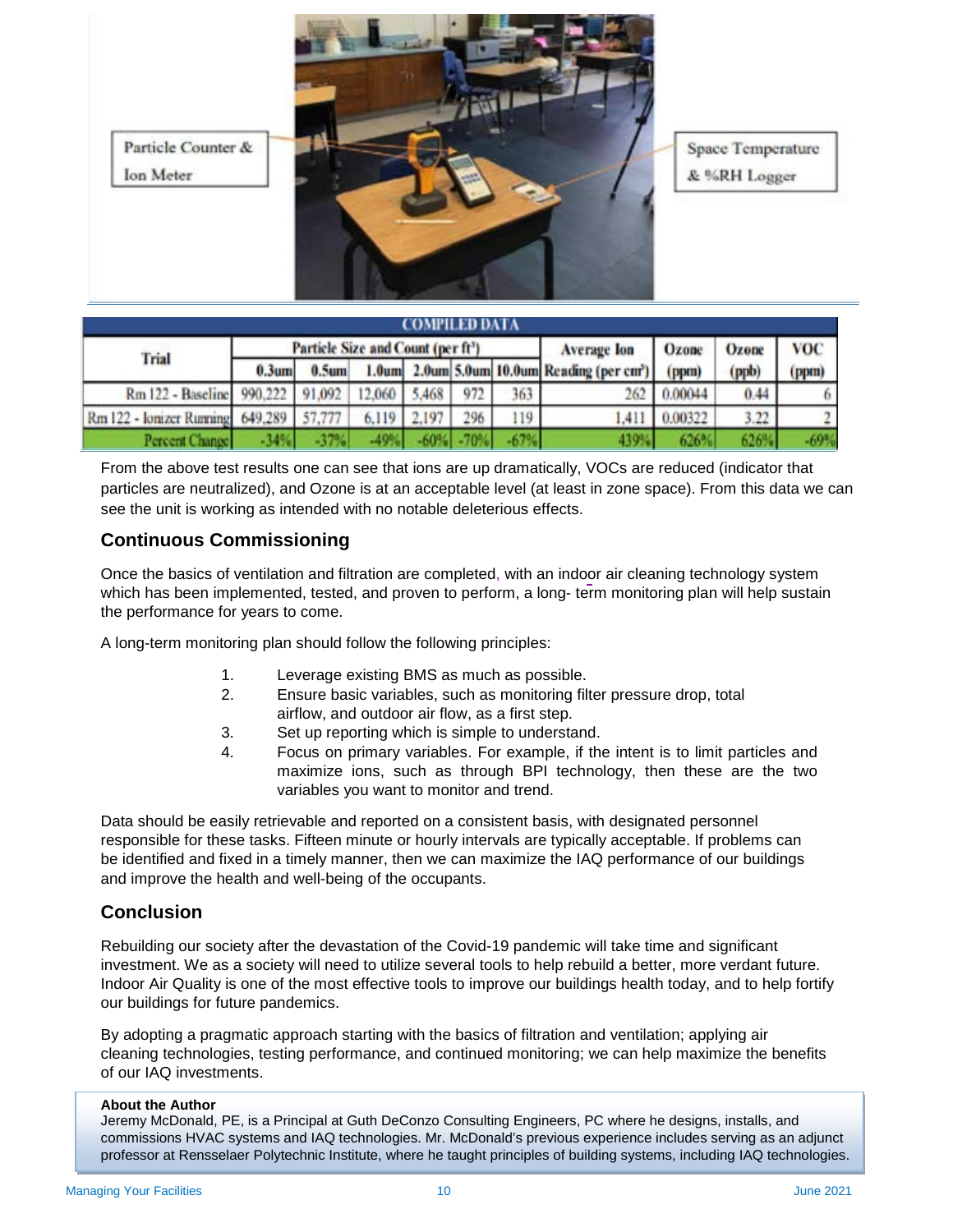### Playground Safety & Maintenance in the Age of the Corona Virus



With over 200,000 playground injuries each year requiring a trip to the emergency room, Playground Maintenance & Safety, and the simple steps in how to reduce both injuries and exposure to legal action at your schools is always an important topic. Like everything else in our lives, the Corona Virus pandemic has introduced additional concerns, causing many to question what the word "safe" really means in allowing children on your playgrounds again.

Consider those 200,000 emergency room visits from playground injuries as it relates to US Covid stats …

- 33,000,000 total reported Covid cases
- 590,000 total reported Covid related deaths
- 100 total reported Covid related deaths in kids 4-17

While exact data is fluid, the only consensus is kids contract Covid at a drastically lower rate than adults; with kids 12-17 twice as likely to contract Covid as those 5-11 year old grade school kids.

Now consider those 200,000 emergency room visits each year from playground injuries …

- 15 kids die each year from playground injuries
- 200,000 annual emergency room visits from playground injuries
- 70,000 annual injury reduction as a result of even a basic maintenance program

The bottom line is that a basic maintenance program can prevent up to 33% of playground injuries, and for any of us responsible for maintaining playgrounds, we can play a major role in not only helping keep kids safe, but also significantly reduce costly potential lawsuits.

Back to Covid … and the protective coatings that are being offered.

First appreciate that as Play & Park Structures is the boutique brand of the largest playground equipment manufacturer in the world, and thus have had a multitude of coatings suppliers knocking on our door over the past year, promoting theirs as the answer to preventing Covid transmissions on playground equipment. Being the biggest means we have the capital, product research, supply chain and manufacturing resources others do not … and yet we have not seen a coating comprehensive enough to put our name on. Neither has the CDC.

We've worked with the CDC over the course of the past year in opening playgrounds safely, and the consensus is that basic cleaning procedures are sufficient in spreading the virus. Here's the specific CDC statement:

#### *"Outdoor areas generally require routine cleaning and do not require disinfection"*

While we continue to research coatings, such as Covidspecific additives to powdercoat paint (making it part of the color membrane rather than a coating over it), the CDC consensus is there is minimal virus transmission risk from contact with surfaces outside. With researchers finding that fresh air disperses and dilutes the virus, and ultra-violet light from the sun should kill anything that's out in the open, the use of standard cleaning protocols is the best deterrent.

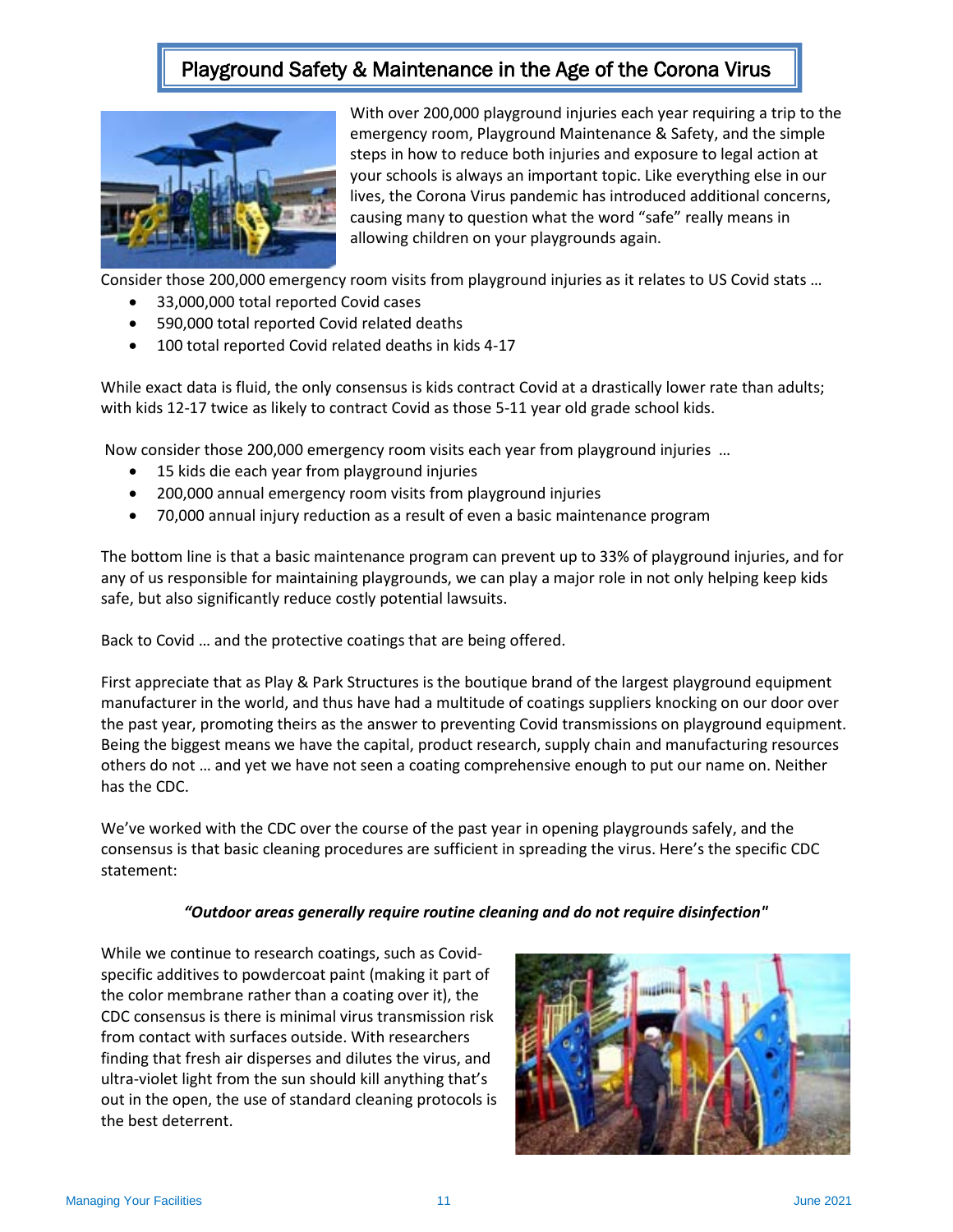This said, is a regular cleaning schedule part of your overall playground maintenance plan? Regardless of the frequency to do so, scheduled cleaning, along with scheduled inspections, should be foundational elements in your playground maintenance program.

The old adage of "Any plan is better than no plan" rings truer than ever with your maintenance program.



From a liability standpoint, in addition to helping keep kids safe, the first thing an attorney will do is to ask to see your maintenance plan. No plan usually means no defense in a lawsuit. The second thing they'll do is look at the safety surfacing. If it's a loose-fill variety such as mulch, a quick glance at the grade line stickers relative to the needed surfacing depth can also be an immediate legal win or lose.

For more typical playground injury and risk examples, the National

Playground Safety Institute (NPSI), in conjunction with the National Recreation and Parks Association (NRPA), has created The Dirty Dozen of Playground Hazards … a comprehensive guide to the most notable playground hazards and remedies. Contact us for a free copies for yourself and other stakeholders in your school district.

Regardless of the size of your staff or budget, creating a basic plan is easier than you think, and our local play partners can assist with guides to help create your plan, identify a low and high frequency inspection schedule, and even do a free assessment of your schools playgrounds if you wish.

Regardless if your plan is one page or several, the key words to defending against Covid transmission, preventing playground injuries, or limiting exposure to lawsuits, are "plan" and "scheduled" … resulting in keeping our kids safe while on the playground … and out of the emergency room.

*For more information on building your playground safety and maintenance plan, or for a free playground inspection by one of our local Play & Park Structures exclusive play partners, please contact us at [info@playandpark.com.](mailto:info@playandpark.com) Thanks for doing your part in keeping our school kids safe!*

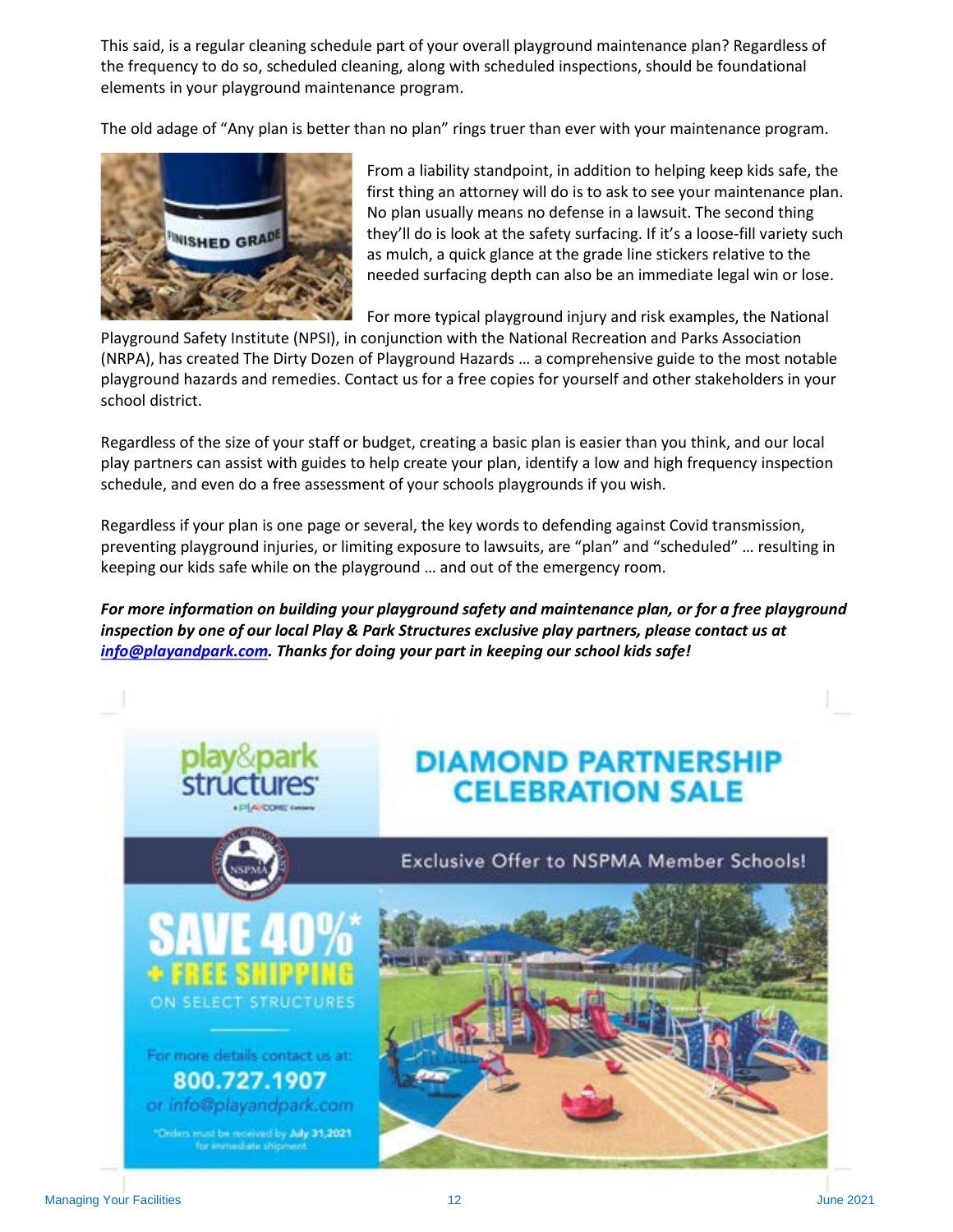

### **NSPMA & SCSPMA** JOINT CONFERENCE & TRADESHOW EXPO

January 30th-February 2nd 2022

Registration Opens April 30th!!!

Join us at the Kingston Plantation, Myrtle Beach, South Carolina.



**James Martin** SCSPMA Executive Director<br>(343) 343-6660 Martin09919@gmail.com<br>NSPMA & SCSPMA Past President

WWW.NSPMA.ORG WWW.SCSPMA.ORG